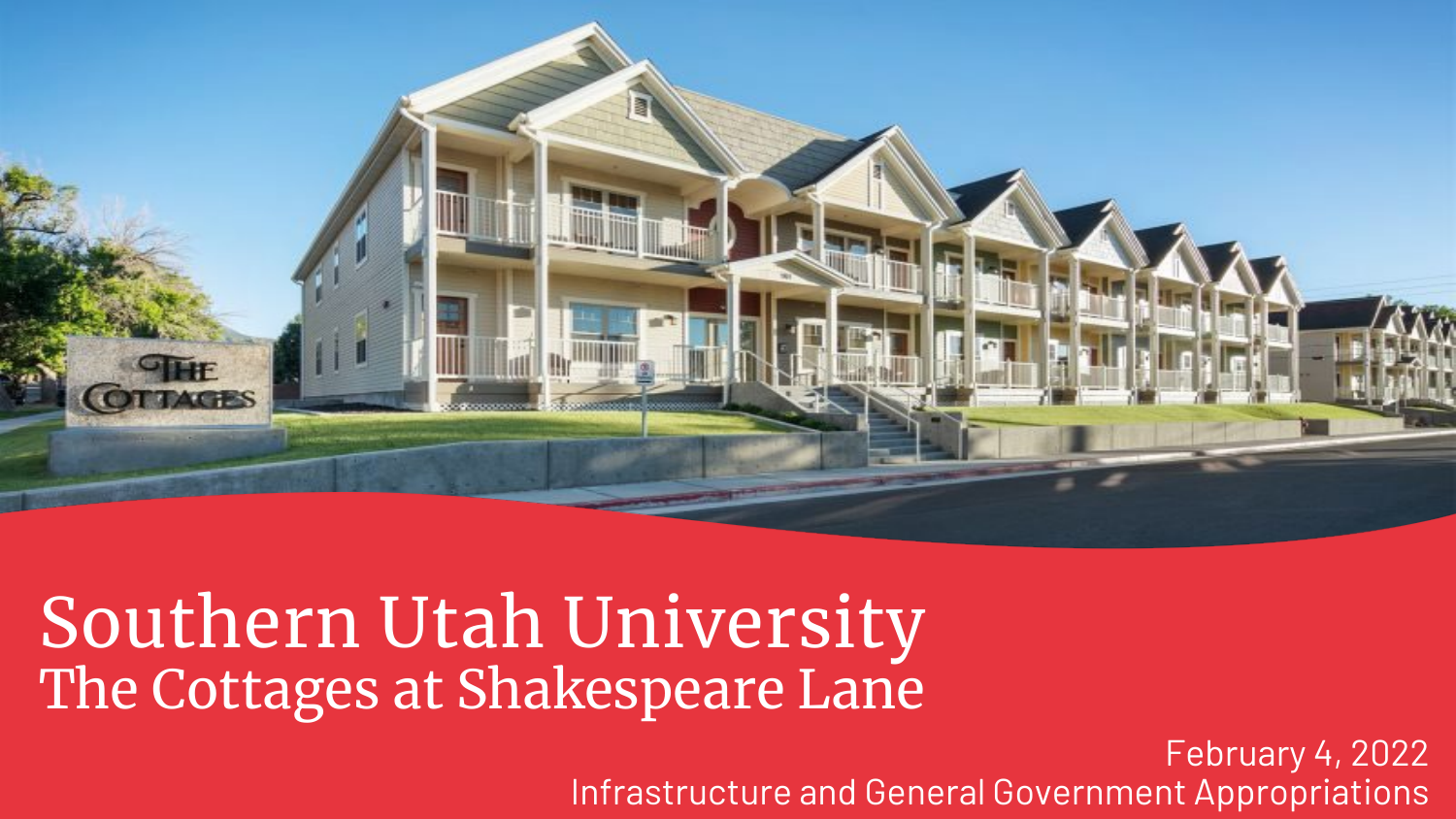## Student Housing Shortage

- Only 900 On-campus housing beds 13,600 students
- COVID 19 Campus closure spring and summer 2020
- Rental vacancy through summer and only 1/3 students returned fall 2020
- Many rental homes sold to incoming residents as private residence
- August 2021 flooding loss of additional student housing
- Over 1,000 new housing units/homes built in Cedar last year

# Limited Housing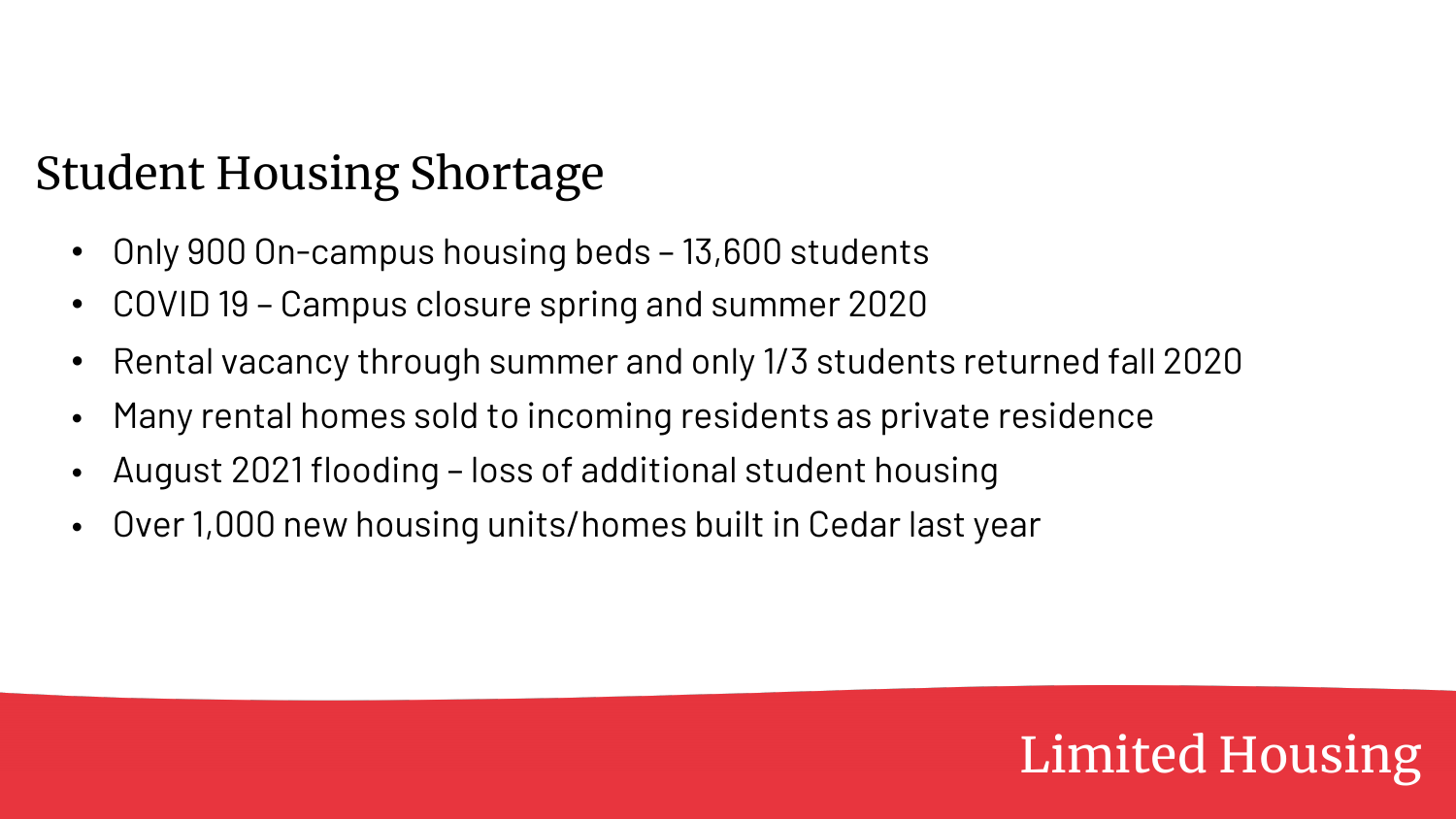### Enrollment Growth Solutions

- 66% growth since 2014
- Added housing challenge
- Invitation from the Leavitt Family for SUU to Purchase the **Cottages** 
	- Change in Corporate strategy
	- SUU best suitor



## Enrollment Growth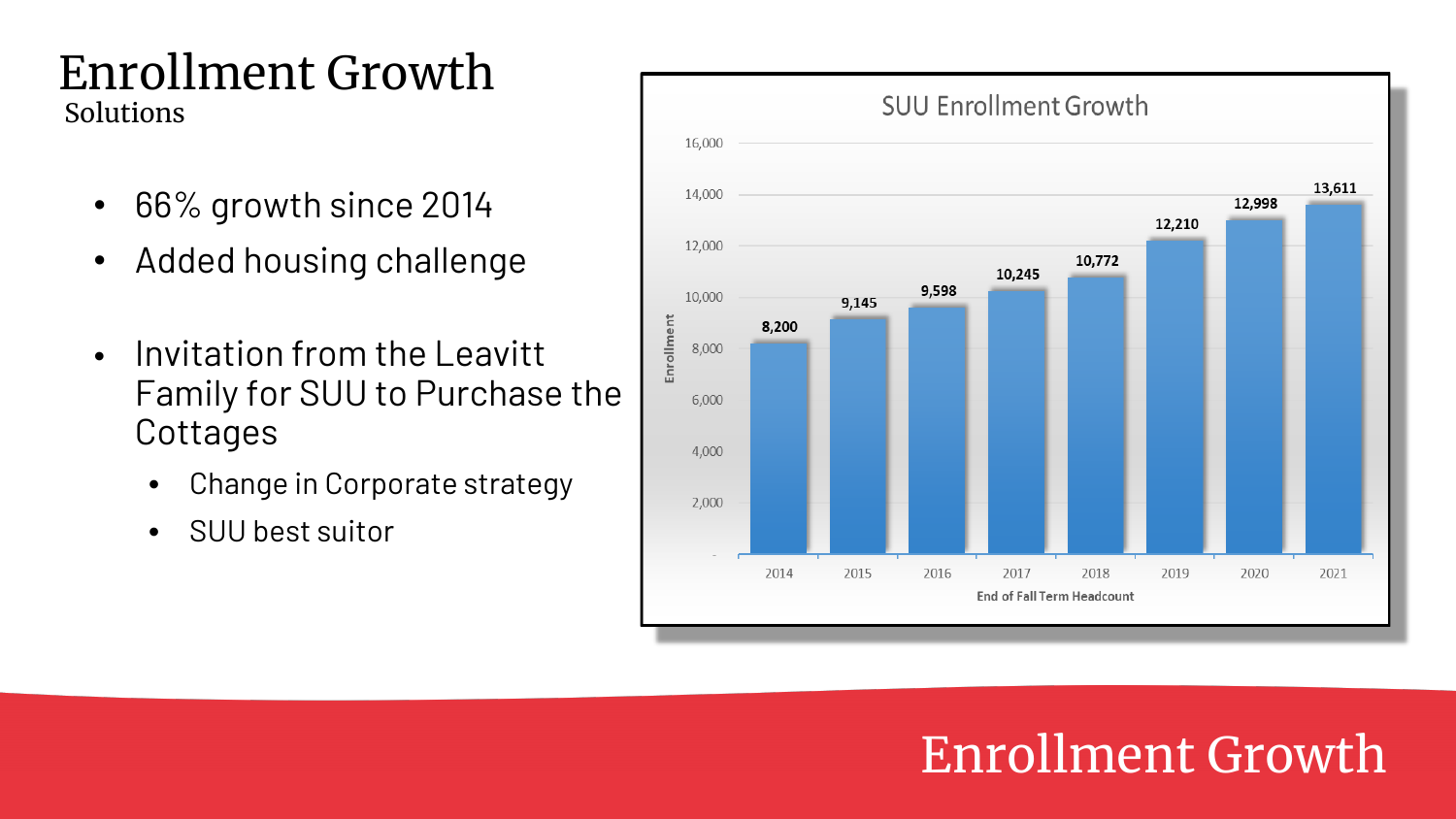

#### The Cottages Solutions

- Built 2018 Leavitt Land & Investment
- Designed primarily as Air B&B Property
- 53 Furnished Efficiency Units
- 2 Buildings 41,600 sqft
- Underground parking

# Additional Housing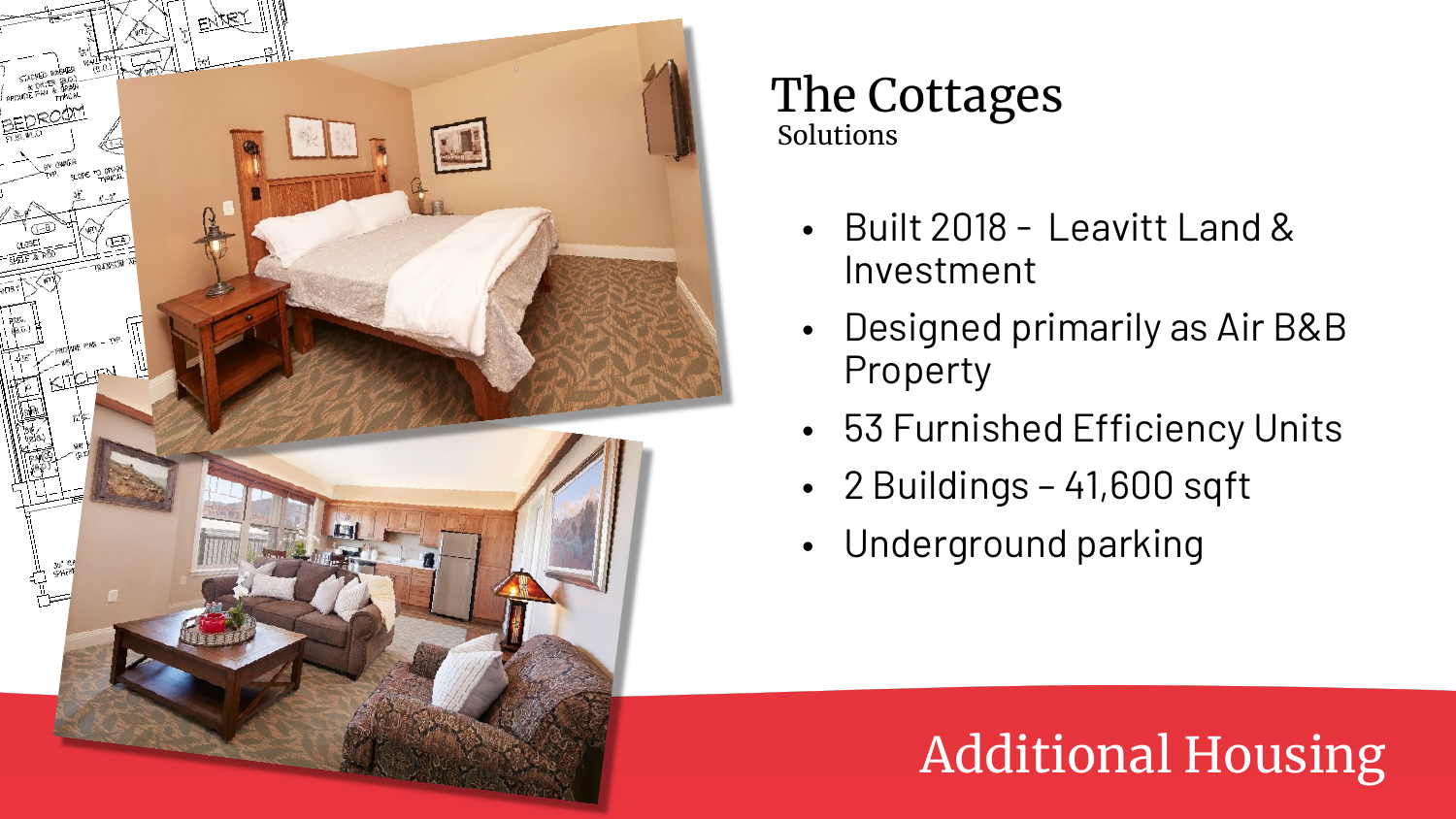

## Location - Beverley Center and the Cottages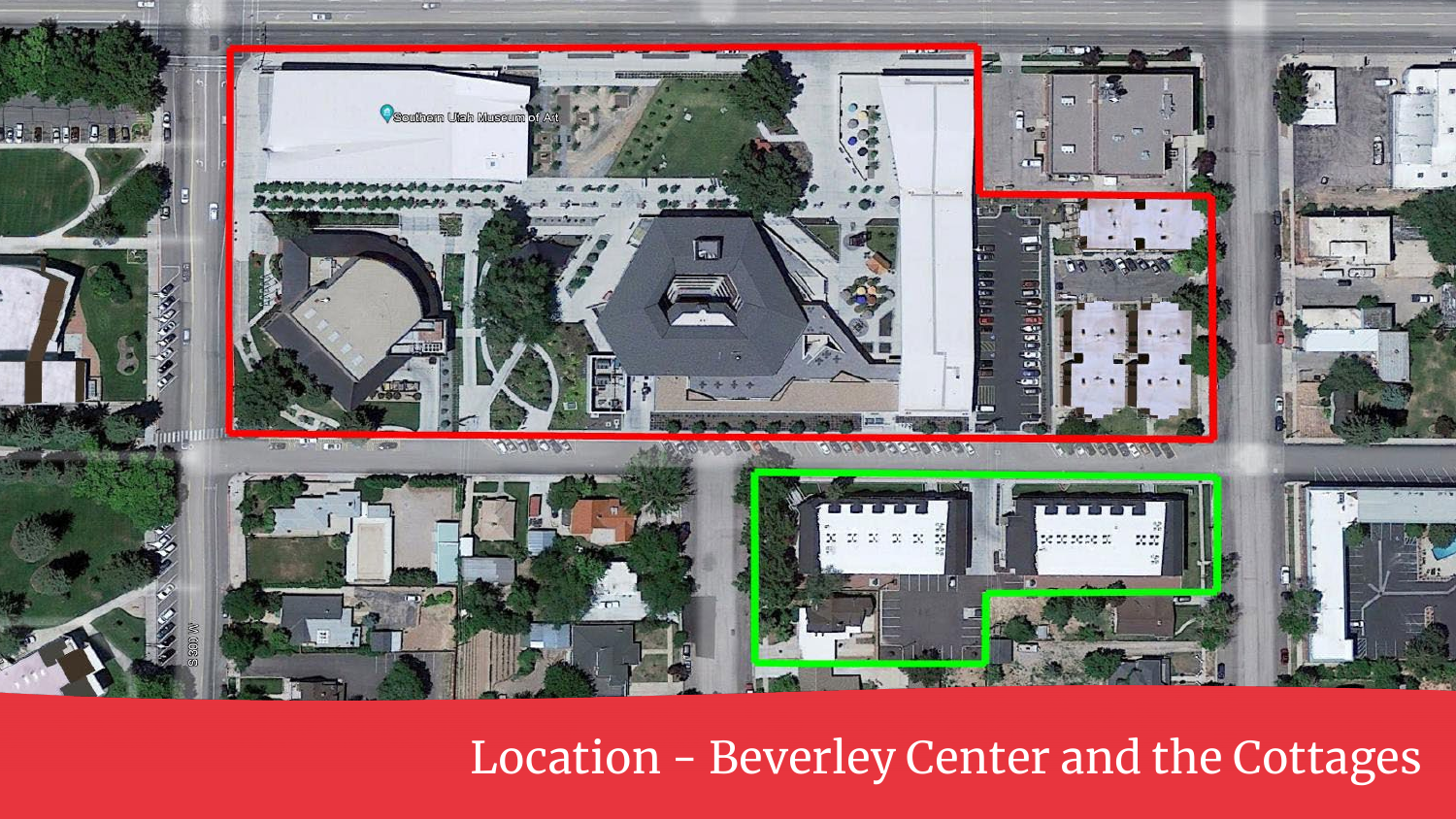#### Strategic Uses Solutions

- Student Housing single or married
- Shakespeare Festival Company Members
- Summer Air B&B
	- Business School Hotel & Hospitality Mgmt. Students
- Transitional Housing for new hires
- University Guest House



# Strategic Uses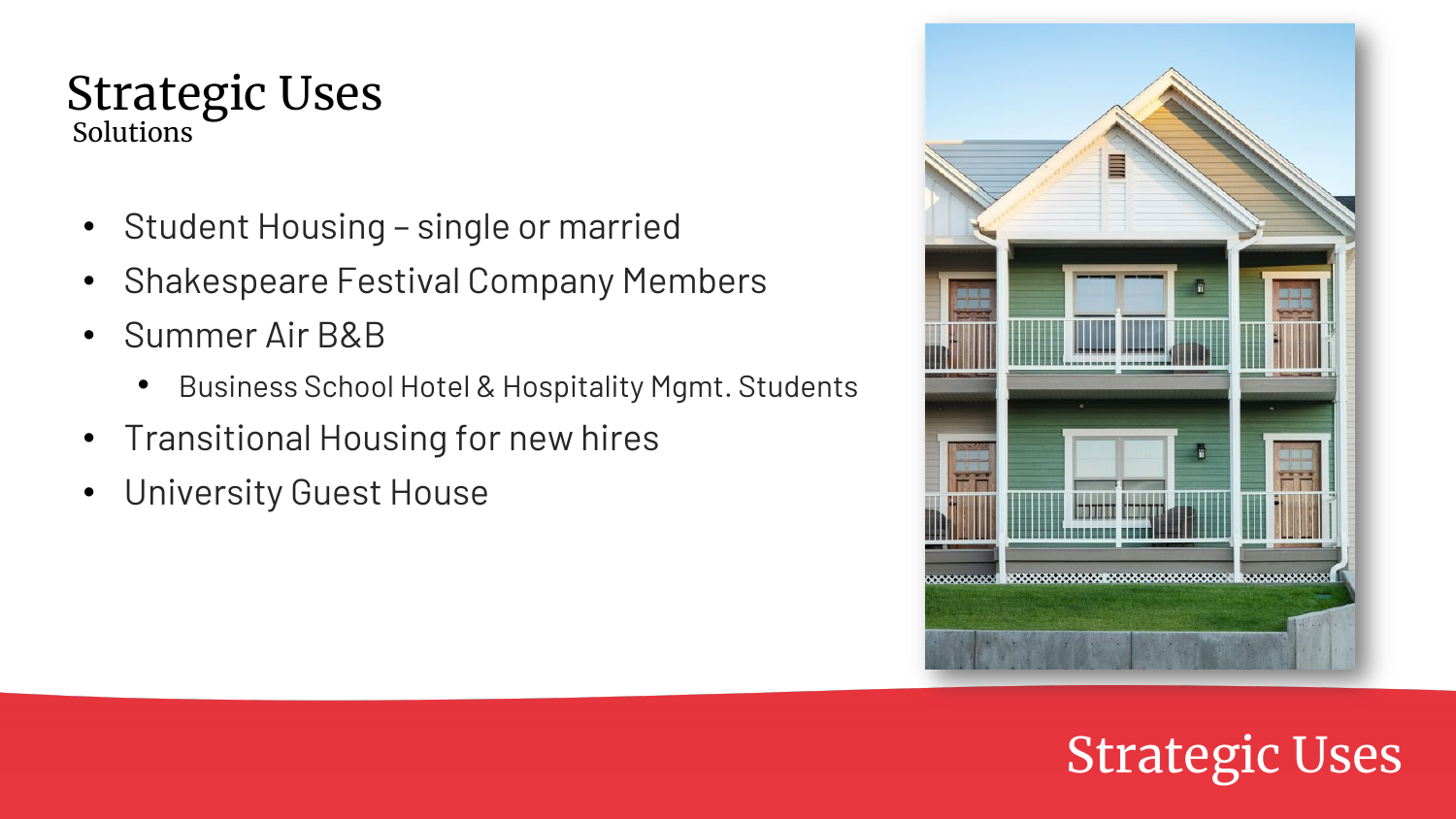#### 30-Year Revenue Bonds Appraisals and Costs

• \$10,260,000 The Cottages (\$246/sqft)

- \$ 365,000 Residential Home/Rental 93 S 200 W
- \$ 650,000 Pre-payment hedge for early sale (Opportunity Zone)
- \$ 225,000 Estimated bond issuance costs
- \$1 1,500,000 Total Estimated Costs
- Bond Authorization for up to \$12.0 million (to be limited to actual costs)
- Approved by: Board of Trustees and Board of Higher Education

## Non-State Building Request - Bond Authorization